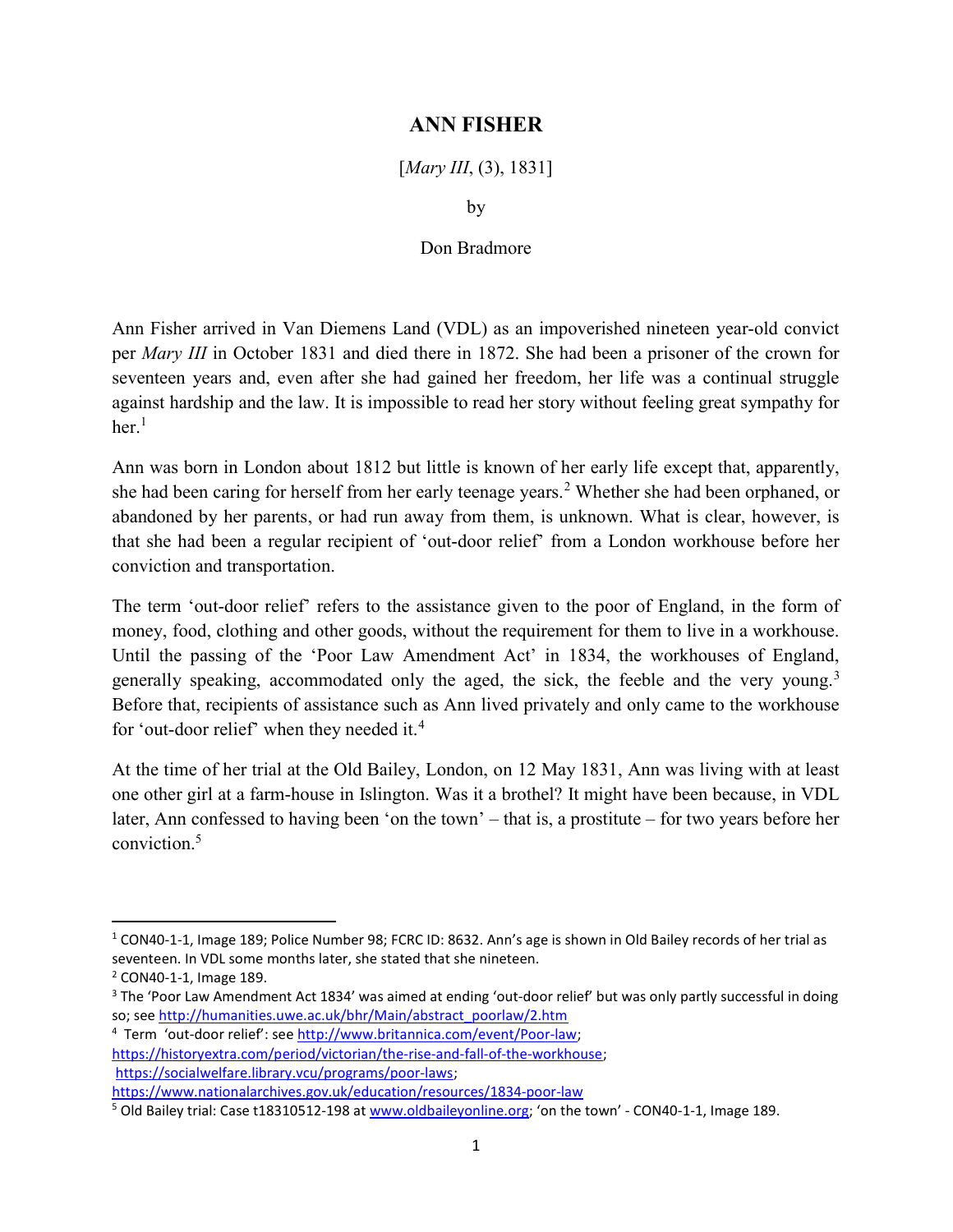At her trial, Ann was charged with 'feloniously uttering a forged order for the delivery of goods' from the workhouse of the parishes of St. Giles in the Fields and St. George, Bloomsbury, London. Mrs. Sarah Bailey, one of the two principal witnesses, told the court that she was the matron of that workhouse and that, on 30 March 1831, Ann had come to her and presented her with an order for 'a shift, a petticoat and a pair of shoes'. Believing that it was a genuine order because it had been signed by Thomas Tucker, an assistant overseer of the institution, Bailey had given her the goods. However, a day or two later, Tucker had told Bailey that he had no knowledge of the order and that it had to be a forgery. In court, Tucker swore that the order was not in his handwriting, that he was the only person permitted to sign such orders and that he had never seen it before. In her defence, Ann said she had loaned her clothes to a girl at the farmhouse but she had not returned them. Consequently, she had gone to see Tucker on three consecutive days – 28, 29 and 30 March – to get more clothing and that, while he had refused to sign the order on the first two occasions, he had indeed signed it on the third. The judge did not believe her. She was sentenced to transportation for fourteen years.<sup>6</sup>

Ann was put aboard *Mary III* which sailed from Woolwich with 151 female prisoners on 11 June 1831 and reached Hobart on 19 October. The ship's surgeon, Samuel Sinclair, reported that Ann had been 'turbulent' during the voyage.<sup>7</sup>

Upon arrival in Hobart, Ann was described as being nineteen and single. She was five feet and a quarter of an inch (about 152 cms) tall, with a swarthy, slightly pock-pitted complexion, dark brown hair and blue eyes. She could read but not write. She was a Catholic, and a housemaid by trade. She admitted that she had had a prior conviction in England – for disorderly conduct – and had spent some days in confinement for it.<sup>8</sup>

In the colony, Ann was troublesome. In the seventeen years between her arrival in 1831 and 1848, when she was granted her certificate of freedom, she was charged with offences on twenty-two separate occasions.<sup>9</sup> Most of these offences were relatively minor. Only one involved violence - and that to a fairly insignificant extent. Nevertheless, she spent more than two years of her sentence behind bars.<sup>10</sup>

Ann's first offence in VDL provided a good indicator of the way the remainder of her term of servitude would go. On 11 November 1831, after just a few months in the colony, she was charged with 'contumacious conduct' while assigned to the Monds household.<sup>11</sup> The dictionary

 $\overline{a}$ 

<sup>&</sup>lt;sup>6</sup> Old Bailey trial: Case t18310512-198 at www.oldbaileyonline.org.

<sup>&</sup>lt;sup>7</sup> 'turbulent' quote, via FCRC website, not located; see Sinclair's Mary III (1831) medical report at www.femaleconvicts.org.

<sup>8</sup> CON40-1-1, Image 189; description list, CON19/1/1, page 486.

<sup>&</sup>lt;sup>9</sup> Certificate of freedom issued 15 May 1848 – Hobart Town Gazette, 23 May 1848.

<sup>10</sup> CON40-1-1, Image 189.

<sup>11</sup> CON40-1-1, Image 189.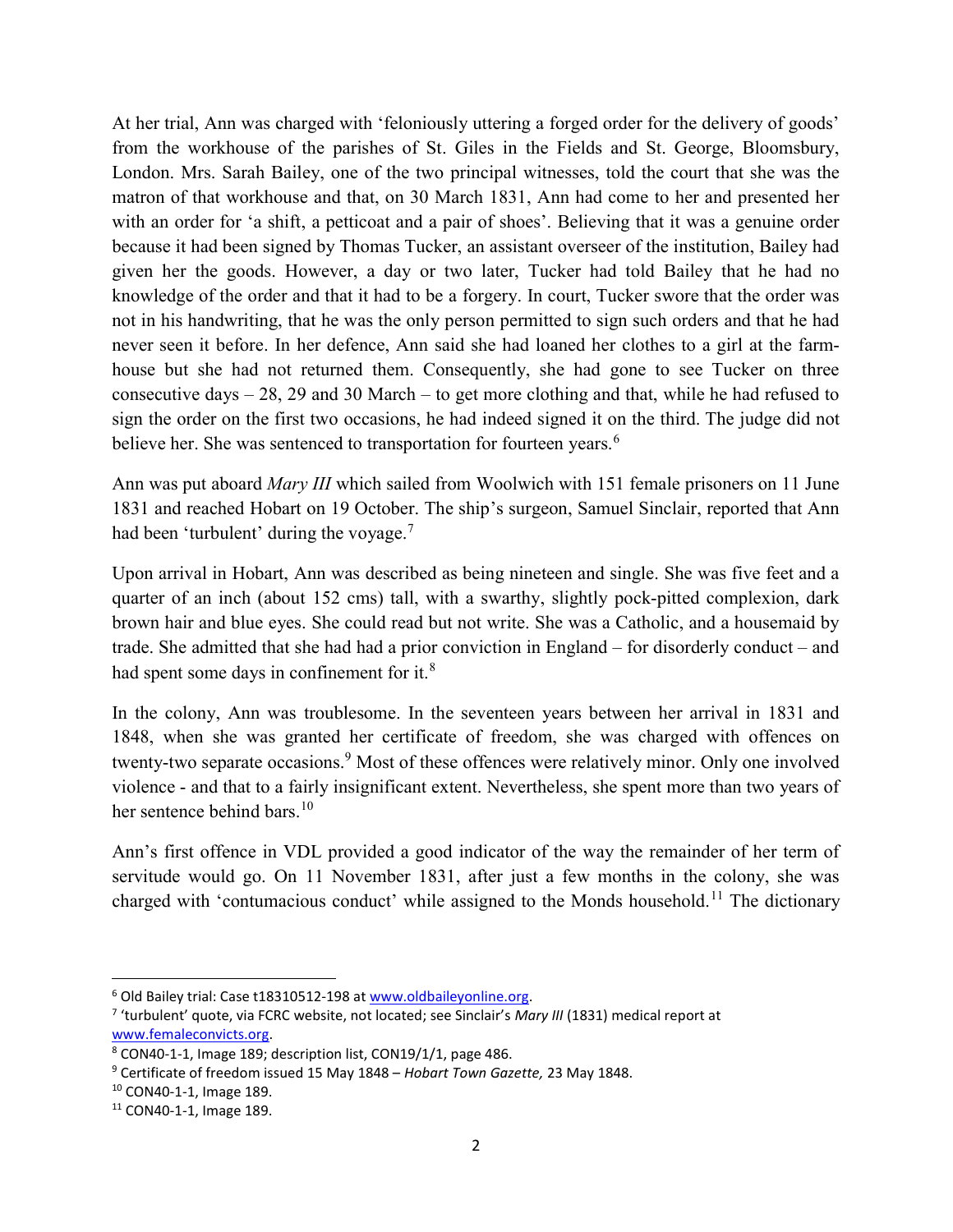defines 'contumacious' as 'stubbornly rebellious; wilfully and obstinately disobedient' and this seems to sum up Ann's attitude at this time well.<sup>12</sup>

Throughout the 1830s and early 1840s, Ann's rebelliousness and wilful contempt of orders brought her into conflict with the settlers to whom she was assigned – and, of course, the authorities – continually.

In 1834 and 1838 (twice), Ann was charged by her masters and mistresses with 'insolence'. In 1832, 1837 and 1838, she absented her herself from her assigned service without leave, in 1832, she was charged with 'neglect of duty', in 1834, with 'disorderly conduct', in 1838 with 'stealing a piece of flannel, the property of her mistress', in 1839 with 'disobedience of orders' and in 1844 with being 'out after hours'. For these offences, she was customarily sent to the Cascades Female Factory, sometimes to be confined in a solitary working cell for varying periods while being fed only on bread and water. On one occasion she was required to spend six weeks of back-breaking labour at the washtubs.<sup>13</sup>

But these were only Ann's relatively minor transgressions. For her more serious offences, she was punished severely. On 17 December 1834, she was charged with 'gross insubordination in assaulting a woman giving evidence against her [in court] and in abusing the sitting magistrates and calling them names'. For this, her original sentence of transportation – fourteen years - was extended by three years. Two weeks later, and possibly connected to the charge she had faced earlier in the month, she was charged with larceny. Found guilty, she was removed from her place of assignment and returned to the Cascades Female Factory with instructions that she was not to be assigned again without the special permission of the Lieutenant-Governor of the colony and that, if she should be given permission, she was to be assigned well away from any township. In December 1840, she was charged with 'lying under oath'. For this offence, she was sentenced to another three months detention at the Cascades and, perhaps more significantly, the ticket of leave that had been issued to her on 20 October – just two months earlier – was cancelled. It was not long after her release from this detention that she received her lengthiest gaol term. In November 1841, while in the service of Jackson, she absconded and, when apprehended, was sentenced to twelve months imprisonment with hard labour.<sup>14</sup>

Despite the frequency of her court appearances and terms of confinement, Ann seems to have found a little time for romance. In early 1836, after she had been five years in the colony, James Aikman (also seen as Akeman and Oakman), a former convict now free by servitude, applied for permission to marry her. However, while the application was approved, the marriage did not eventuate. Why? The reason for this is not known. Could it have been because Ann, on reflection, considered Aikman too old for her? She was still only about twenty-four; Aikman,

<sup>12</sup> See https://www.lexico.com/definition/contumacious

<sup>13</sup> CON40-1-1, Image 189.

<sup>&</sup>lt;sup>14</sup> Newspaper or other reports of these cases have not been located; ticket of leave: Hobart Town Gazette, 5 October 1840; cancellation of ToL: CON40-1-1, Image 189.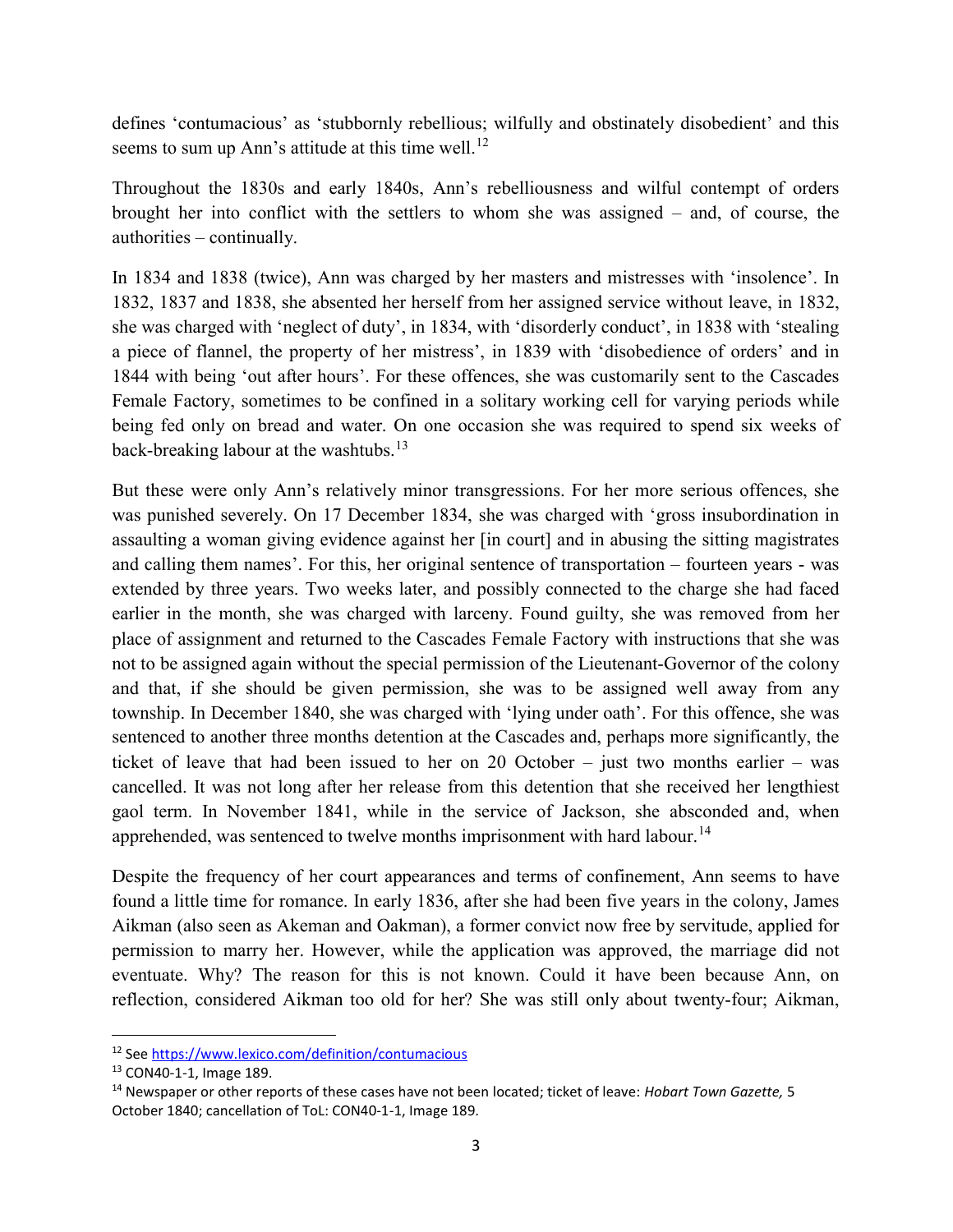who had been convicted at the Glasgow Court of Justiciary in 1815, had been in the colony since his arrival (Sir William Bensley to NSW; Elizabeth Henrietta to VDL) in October 1816. Although his age is not known, it is possible that he was twice as old as Ann.<sup>15</sup>

As it happened, Ann remained single all her life. Nevertheless, she gave birth to at least one, and possibly two, children in the colony.

Records show that the baptism of a daughter, Sarah Ann Evans, was registered at Launceston on 31 August 1832. The mother's name is shown as 'Ann Fisher' and the father's as 'George Evans'. At the time of the birth, Ann had been in the colony for only ten months. On 22 May 1832, three months before the baptism, she had been charged while assigned to Wright with being 'absent' from her service without permission. As punishment, she had been sentenced to spend three months at the Female Factory at George Town, about thirty miles (fifty kms) north of Launceston. So, she was certainly in the north of the colony at that time. Of George Evans, nothing more is known. There appears to be no indication in newspapers or documents that Ann had contact with a man of that name again.<sup>16</sup>

Sadly, on 27 February 1836, Ann admitted little Sarah Ann, then three and a half years old, to the Queens Orphan School at New Town, Hobart. Unmarried, Ann was obviously unable to take care of the child herself. The admission record states that the child's surname was 'Fisher' and that the father's name was unknown. Sarah Ann remained there until discharged nine years later to a Mrs. Martin of Hobart, probably to work as a servant for her.<sup>17</sup>

Of Ann's second child, possibly named Henrietta, thought to be born in 1837, nothing is known. Her name has not been located in records of any kind yet. Did she survive infancy? Who was the father? Further research is warranted.<sup>18</sup>

Eventually, however, Ann's long term of servitude – fourteen years plus the extra three by which it had been extended in 1834 – was up. She was free again! The ticket of leave which had been suspended in 1840 had been restored in 1844 and in 1848 she was free by servitude.<sup>19</sup>

But that was not the end of Ann's trouble with the law. Throughout the 1840s and 1850s, newspapers of the day carried a number of reports of the appearances of a woman named 'Ann Fisher' in court charged with offences that are not on Ann s conduct record.<sup>20</sup> However, as it is known that there was at least one other woman by the name of 'Ann Fisher' in the colony at that

<sup>15</sup> Aikman: CON31-1-1, Image 7; permission to marry: CON52-2-2, Page 2

<sup>16</sup> Sarah Ann: baptism – RGD32/4567/1832, Launceston, via 'Digger: Tasmanian Pioneer Index, 1803-1899; registration of births, deaths and marriages was not compulsory in VDL until 1838.

<sup>&</sup>lt;sup>17</sup> Orphan Number 1838; see Queens Orphan School records at www.orphanschool.org.au.

 $18$  Henrietta is named on the FCRC website as Ann's daughter but no verifying documents have been located.

<sup>&</sup>lt;sup>19</sup> CON40-1-1, Image 189; ticket of leave restored, Hobart Town Gazette, 21 June 1844.

<sup>&</sup>lt;sup>20</sup> See, for instance, The Courier, 10 December 1845, p.3; The Hobarton Guardian, 26 July 1848, p.3; The Hobart Town Daily Mercury, 20 October 1859, p.2.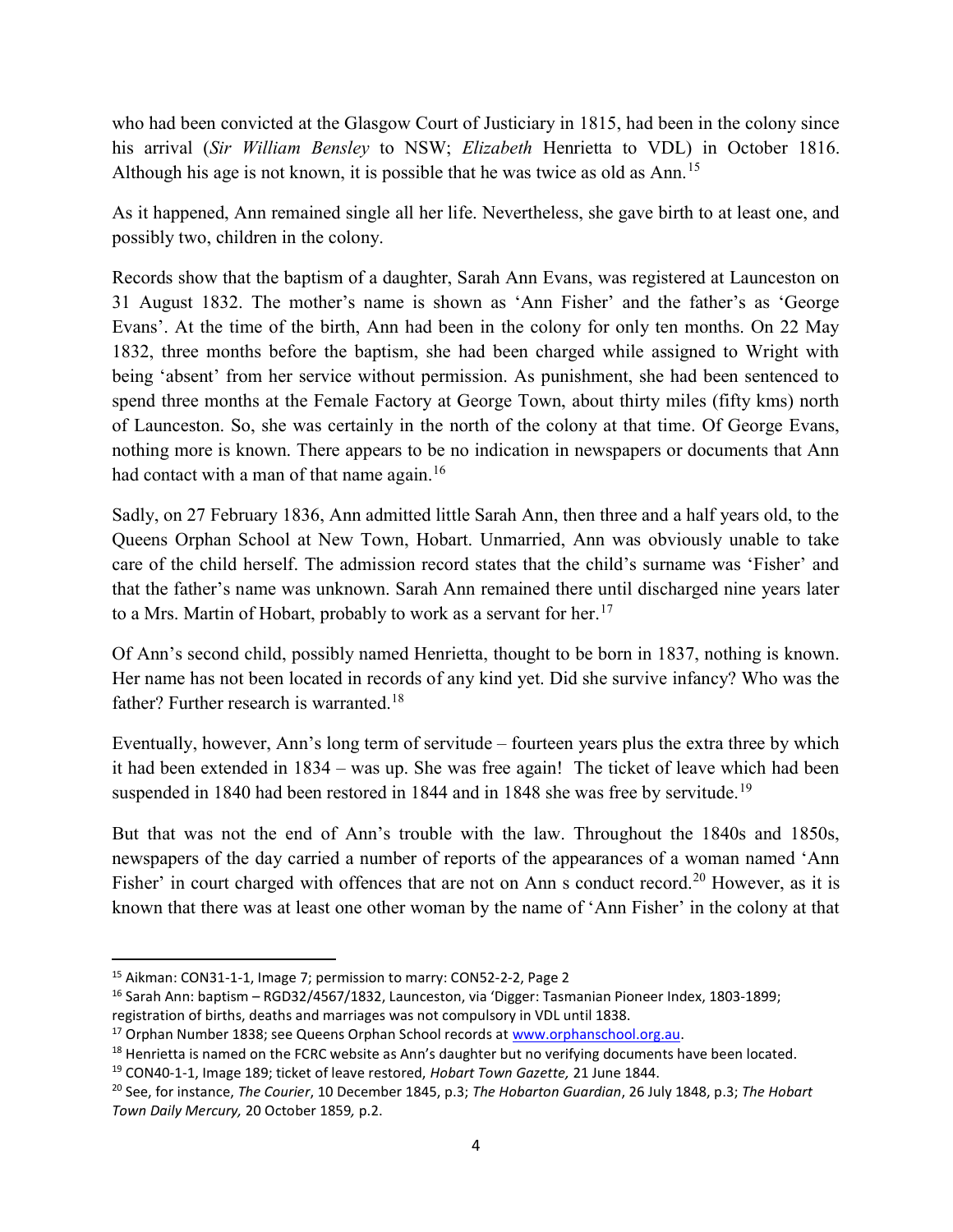time, it would be unjust to attribute all of these sightings to the Ann Fisher who had arrived in VDL on *Mary III* in  $1831.<sup>21</sup>$ 

Nevertheless, records show that only one 'Ann Fisher' was ever transported to VDL as a convict<sup>22</sup> – and one particular newspaper report, published in *The Cornwall Chronicle* in March 1845, does indeed seem to refer to the 'Ann Fisher' of Mary III. And it is possibly a very important one for an understanding of Ann's nature and behavior. It read:

The elegant Miss Ann Fisher, with a face as red as a carrot, and with a corporation which would not have disgraced 'Daniel Lambert', in answer to a question from the clerk as to her position in the colony, replied, 'she was an emigrant to be sure, what did he think her?'

Clerk— I don't know, but from your frequent visits here I thought you were one of Lord Stanley's importations, but no matter, how do you plead to the charge of making use of language highly indelicate when under the influence of strong waters?

Defendant— I dare say I am guilty, but can't help it— it is a way I have got. Magistrate— Oh, it is a way you have got, is it young woman, very well, pay 10s., and try and keep from coming this way again.<sup>23</sup>

The clerk's reference to Lord Stanley, the British Secretary of War and Colonies in 1833 and 1834, makes it clear that he thought that this Ann Fisher was a convict. On this occasion she had been charged with drunkenness and 'indelicate' language and was fined ten shillings.

The clerk's references to Miss Fisher's florid complexion and her 'corporation' (that is, her bulk) - and his allusion to 'Daniel Lambert' - are also interesting. Daniel Lambert (1770-1809) was a prominent English gaol-keeper, well-known for the enormous size of his girth. He was fat!! In 1805, he was said to have weighed fifty stone (about 320 kgs) and was reputed to be the heaviest authenticated person in recorded history to that time. So, was Ann also grossly overweight? Could her attitude to life be explained – partly, at least – by her highly-flushed appearance and excessive weight? Was it this that made her defensive, irritable and rebellious, perhaps?<sup>24</sup>

Ann's conduct record reveals that her last two 'official' offences both occurred in 1865, seventeen years after she had been granted her certificate of freedom and more than ten years after the transportation of convicts to VDL had come to an end. Both of these charges were for

<sup>21</sup> See 'Ann Fisher' in 'Digger – Tasmanian Pioneer Index, 1803-1899'.

<sup>&</sup>lt;sup>22</sup> See FCRC database at www.femaleconvicts.org.

<sup>&</sup>lt;sup>23</sup> The Cornwall Chronicle, 29 March 1845, p.2.

<sup>24</sup> Lambert: https://www.natioalgalleries.org/art-and-artists/33506/daniel-lambert-1770-1809-son-daniel-lambertkeeper-leicester-gaol-fat-man; see also https://www.wikipedia.org/